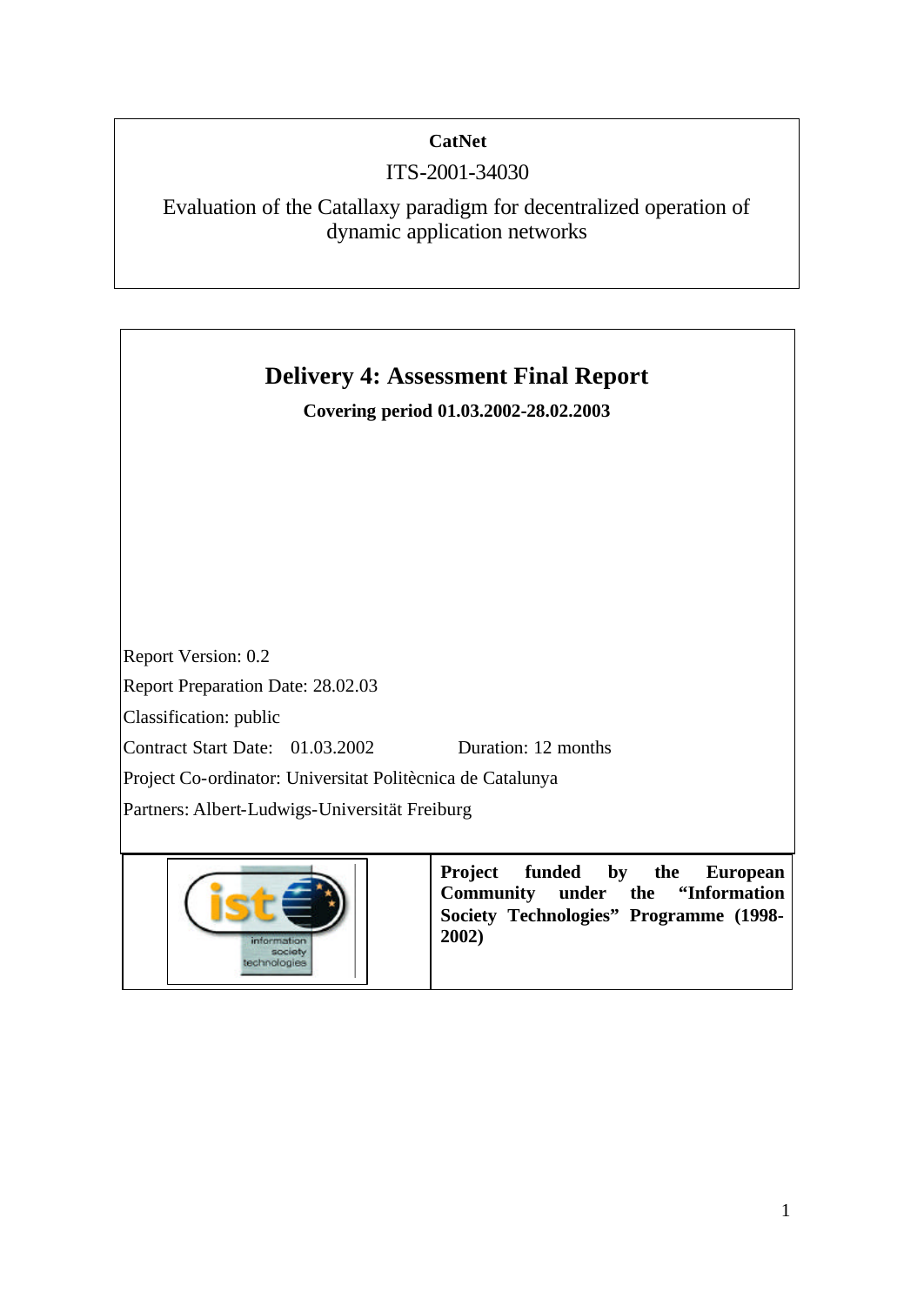# **Table of contents:**

# Delivery summary sheet

# **D4: Assessment Final Report**

| 1.        |  |
|-----------|--|
| 2.        |  |
|           |  |
|           |  |
|           |  |
| <b>3.</b> |  |
|           |  |
|           |  |
|           |  |
|           |  |
|           |  |
|           |  |
|           |  |
|           |  |
|           |  |
|           |  |
|           |  |
|           |  |
|           |  |
|           |  |
|           |  |
| 4.        |  |
| 5.        |  |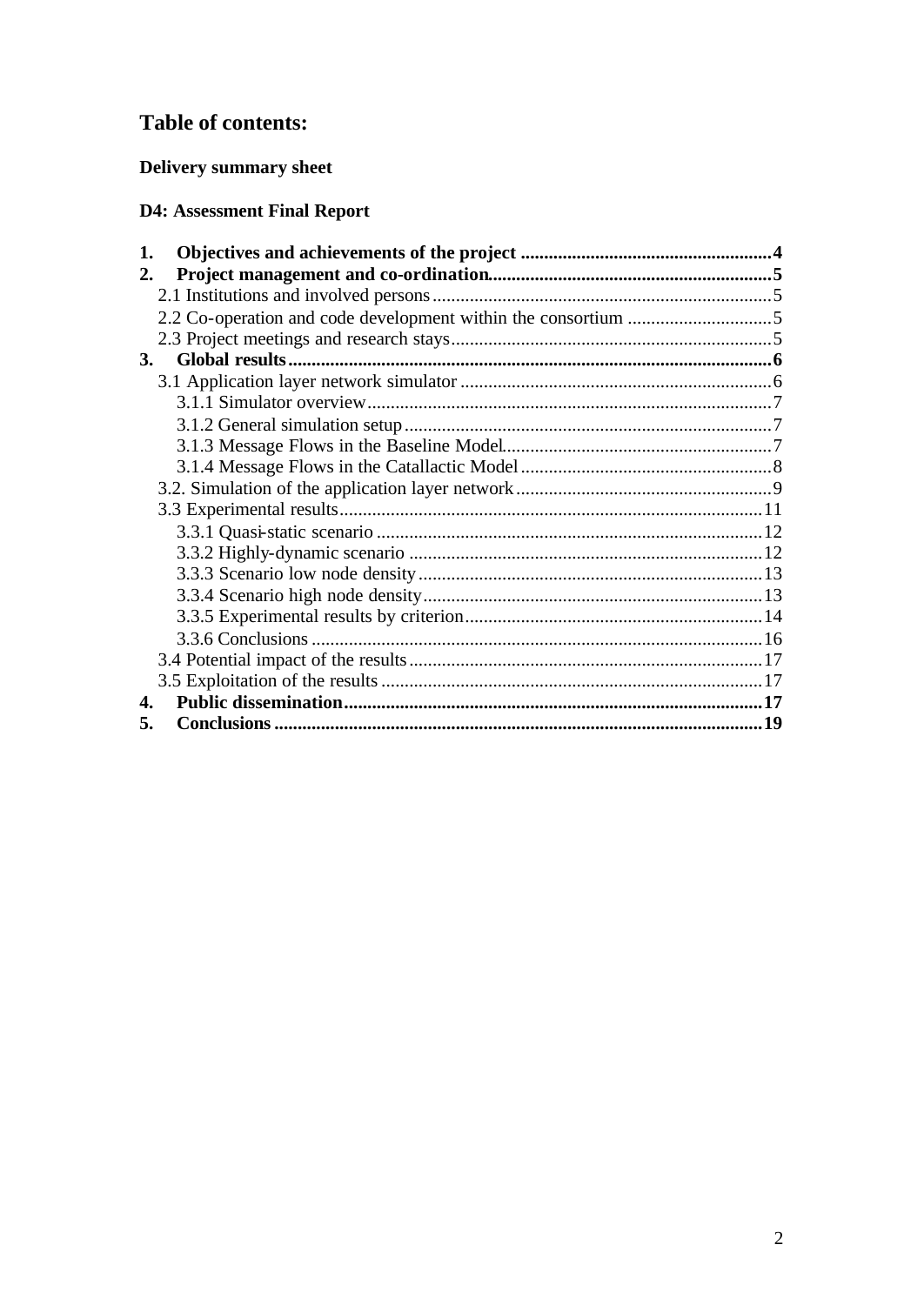## **DELIVERABLE SUMMARY SHEET**

Project Number: ITS-2001-34030

Project Acronym: CatNet

Title: Evaluation of the Catallaxy paradigm for decentralized operation of dynamic application networks

Deliverable N°: 4 – Assessment Final Report

Due date: 04/2003

Delivery Date: 04/2003

Short Description:

In this deliverable we give a summary of the technical results obtained in WP1, WP2, and WP3, explained in detail in the corresponding deliverables D1, D2 and D3, respectively.

Secondly, we describe the project management and coordination and finally the public dissemination of the project.

Partners owning: Albert-Ludwigs-Universität Freiburg

Partners contributed: Universitat Politècnica de Catalunya

Made available to: Public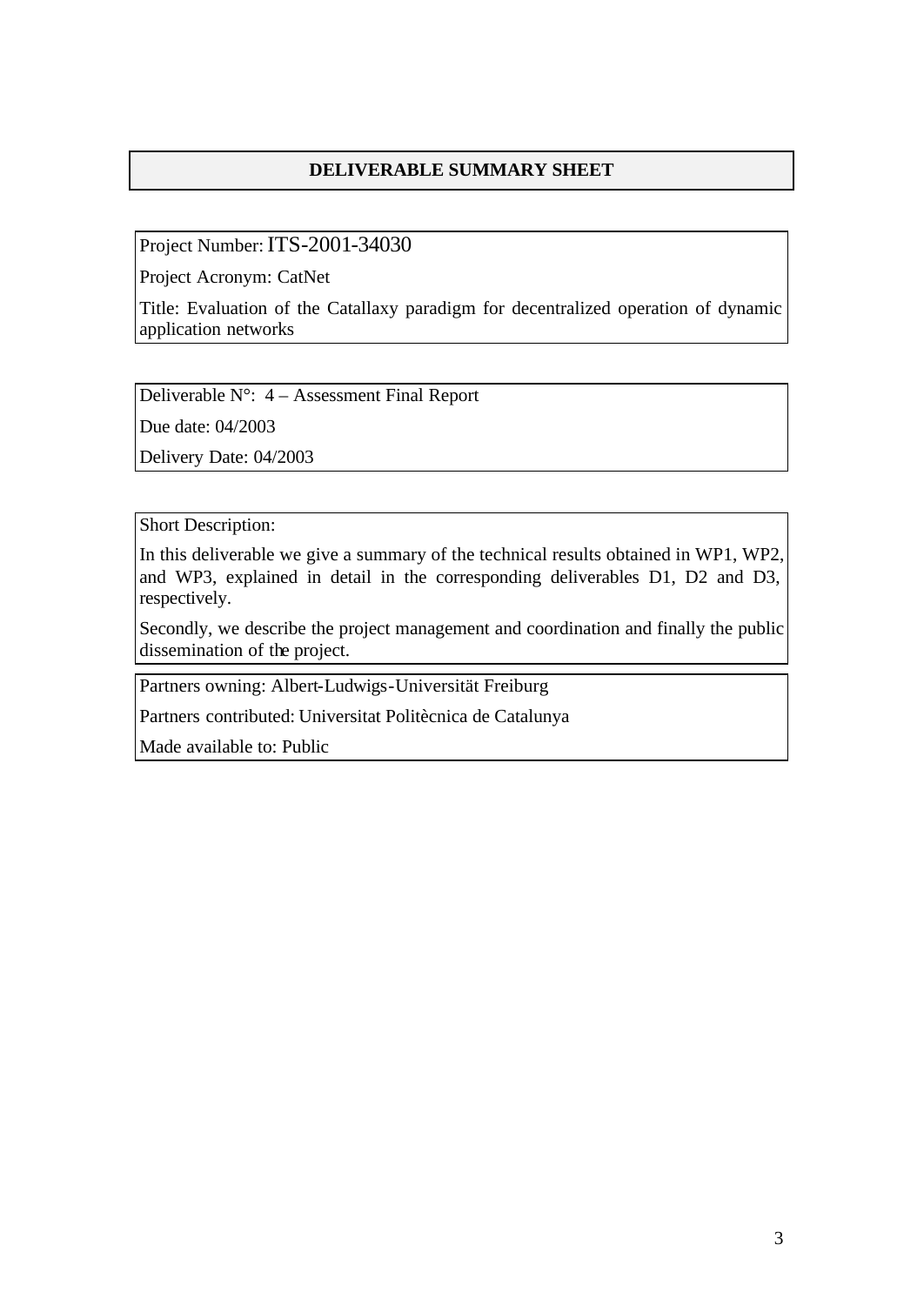## **Objectives:**

The main goal of the project is to evaluate a decentralized economic control and coordination mechanism, the Catallaxy paradigm, for the decentralized control of dynamic application layer networks. By means of simulations the performance of the catallactic operated dynamic application network is compared with a Baseline system consisting of a centrally controlled application network, to assess the feasibility of the approach.

We consider application networks from real world, which are organized in distributed network nodes. These networks can be categorized on one hand in terms of node dynamics into quasi-static application networks whose resource nodes are highly available and very dynamic application networks whose resource nodes are disconnected for many intervals of time, and on the other hand in terms of node density into low node density application networks, whose ratio resource nodes number / total resources is very low, and high node density application networks, whose ratio resource nodes number / total resources is high.

The evaluation criterion focuses on the system performance as a whole, instead of the individual performance of single nodes. From an economic view, the overall success criterion is "maximum social welfare", which is the sum of all utilities of the participating nodes. This criterion balances both costs and revenue incurred by the nodes. Several technical criteria contribute to "social welfare", which are measured separately to provide additional information on the system's performance, such as the resource allocation efficiency of the system.

The goal of this project is to state relative orders of magnitude of "social welfare" in the different scenarios, rather than giving absolute values. Whether it should be considered to change to a Catallactic system from a Baseline system is beyond the technological focus of the project, as such issues depend on the concrete application, its technical setup, the business model and finally on the behavior of the human users.

The application network operated under the Catallaxy paradigm in comparison to the Baseline system is evaluated based on the performance under both coordination mechanisms in 4 of the scenarios of the design space.

### **Main technical achievements and results:**

- 1) Development of the CATNET simulator (WP1).
- 2) Implementation of different coordination mechanisms in the simulator (WP1).
- 3) Simulations of different kinds of scenarios of application networks coordinated by the Catallactic and Baseline mechanism (WP2).
- 4) Performance evaluation of the application network simulated with the two control mechanisms (WP3).
- 5) Evaluation of the Catallactic coordination paradigm (WP3).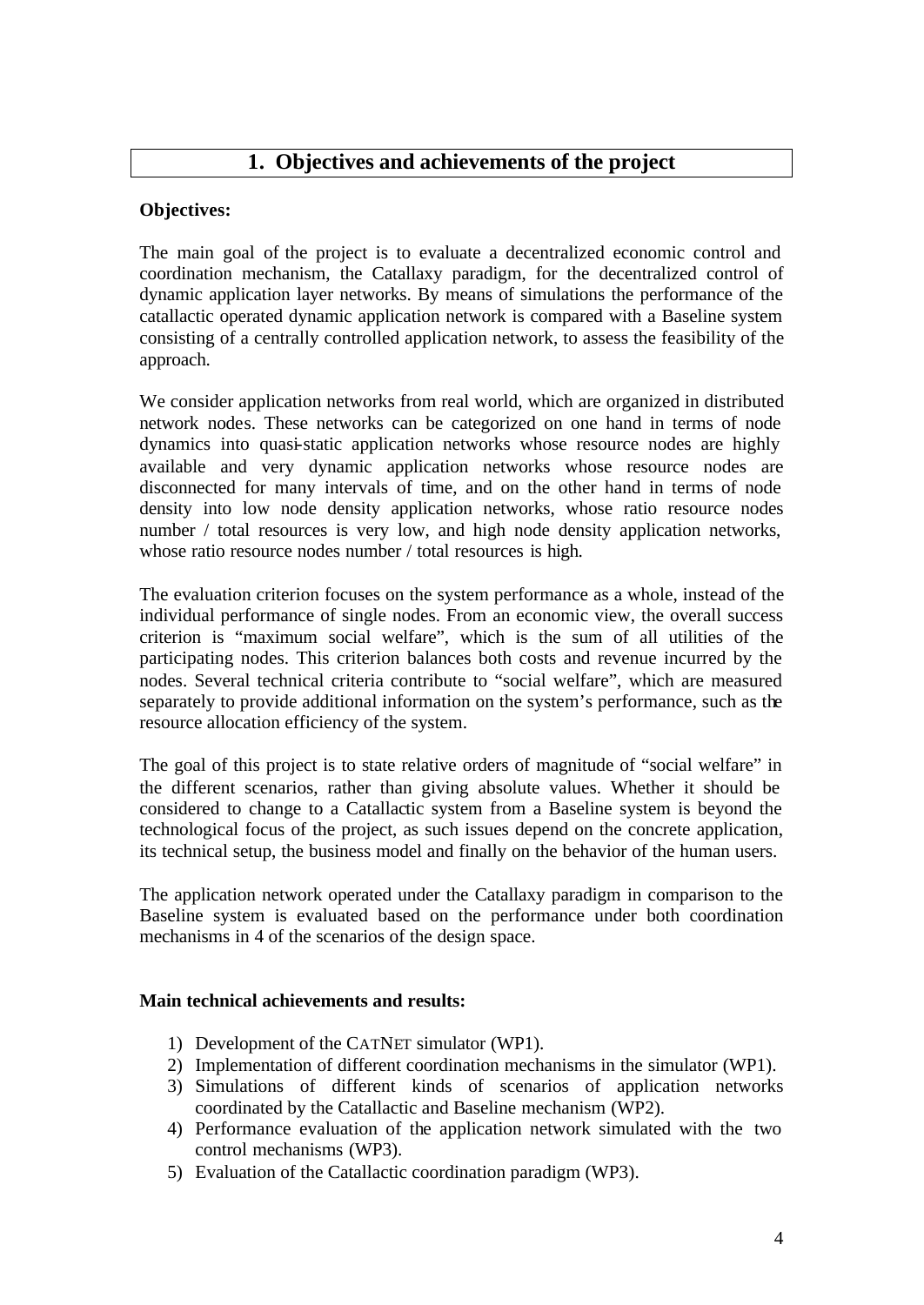# **2. Project management and co-ordination**

# **2.1 Institutions and involved persons**

#### **Institutions:**

- Technical University of Catalonia (UPC), Computer Architecture Department.
- Albert-Ludwigs-Universität Freiburg, Institute for Computer Science and Social Studies (UF-IIG).

#### **Persons involved in the project:**

From UF-IIG: Torsten Eymann, Michael Reinicke. From UPC: Oscar Ardaiz, Pau Artigas, Luis Diaz, Felix Freitag, Roc Messeguer, Leandro Navarro, Dolors Royo.

# **2.2 Co-operation and code development within the consortium**

#### **Co-operation within the consortium:**

• Collaborative work within the consortium was done using **BSCW** (Basic Support for Cooperative Work**).** 

### **Code development:**

• Code development was done using a **CVS** (Concurrent Version System) repository.

# **2.3 Project meetings and research stays**

## **Project meetings:**

1) Project meeting at UPC in Barcelona, Spain. Date 03/2002. Objective: Kick-off meeting. Participants from UF-IIG: Torsten Eymann, Michael Reinicke. Participants from UPC: Oscar Ardaiz, Luis Diaz, Felix Freitag, Roc Messeguer, Leandro Navarro, Dolors Royo.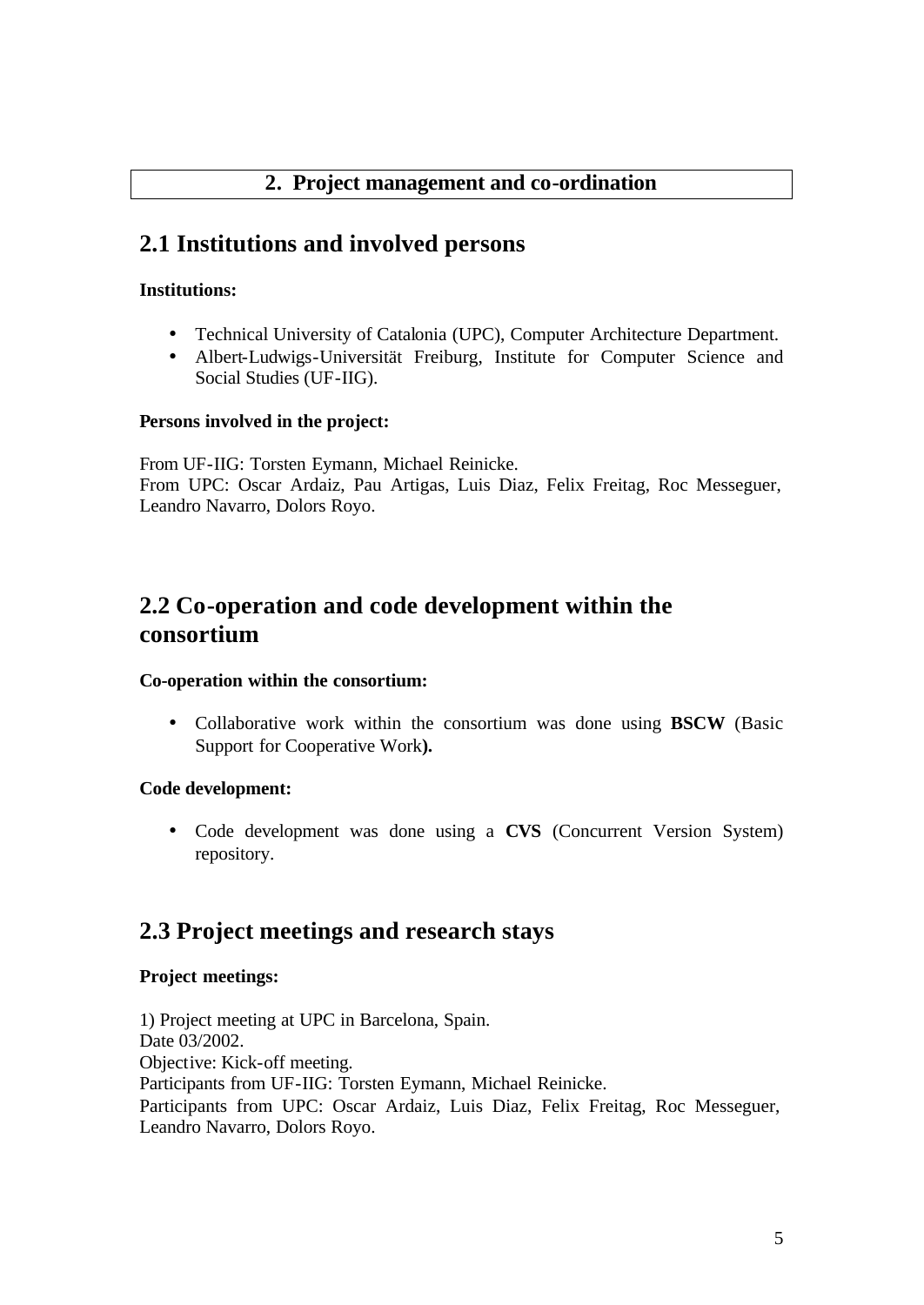2) Project meeting at UF-IIG in Freiburg, Germany. Date: 08/2002. Objective: WP1 evaluation. Participant from UPC: Oscar Ardaiz. Participants from UF-IIG: Torsten Eymann, Michael Reinicke.

3) Research stay at UPC in Barcelona, Spain. Date: 10/2002. Objective: Collaborative work and documentation on WP2. Participants from UF-IIG: Michael Reinicke. Participants from UPC: Oscar Ardaiz, Pau Artigas, Felix Freitag, Leandro Navarro.

4) Research stay at UPC in Barcelona, Spain. Date: 01/2003. Objective: Collaborative work and documentation on WP2 and WP3. Participants from UF-IIG: Michael Reinicke. Participants from UPC: Oscar Ardaiz, Pau Artigas, Felix Freitag, Leandro Navarro.

5) Research stay at UF-IIG in Freiburg, Germany. Date: 01/2003 Objective: Collaborative work and documentation on WP2 and WP3. Participants from UF-IIG: Pau Artigas. Participants from UPC: Michael Reinicke.

6) Project meeting at UF-IIG in Freiburg, Germany. Date: 02/2003 Objective: Collaborative work and documentation on WP3. Participants from UF-IIG: Felix Freitag. Participants from UPC: Michael Reinicke.

## **3. Global results**

In this chapter we resume the technical achievements and results obtained in WP1, WP2, and WP3, described in the deliverables D1, D2, and D3.

# **3.1 Application layer network simulator**

This section resumes the achievements and results of WP1 described in the deliverable D1.

The application layer network simulator developed in the project can be downloaded from http://research.ac.upc.es/catnet.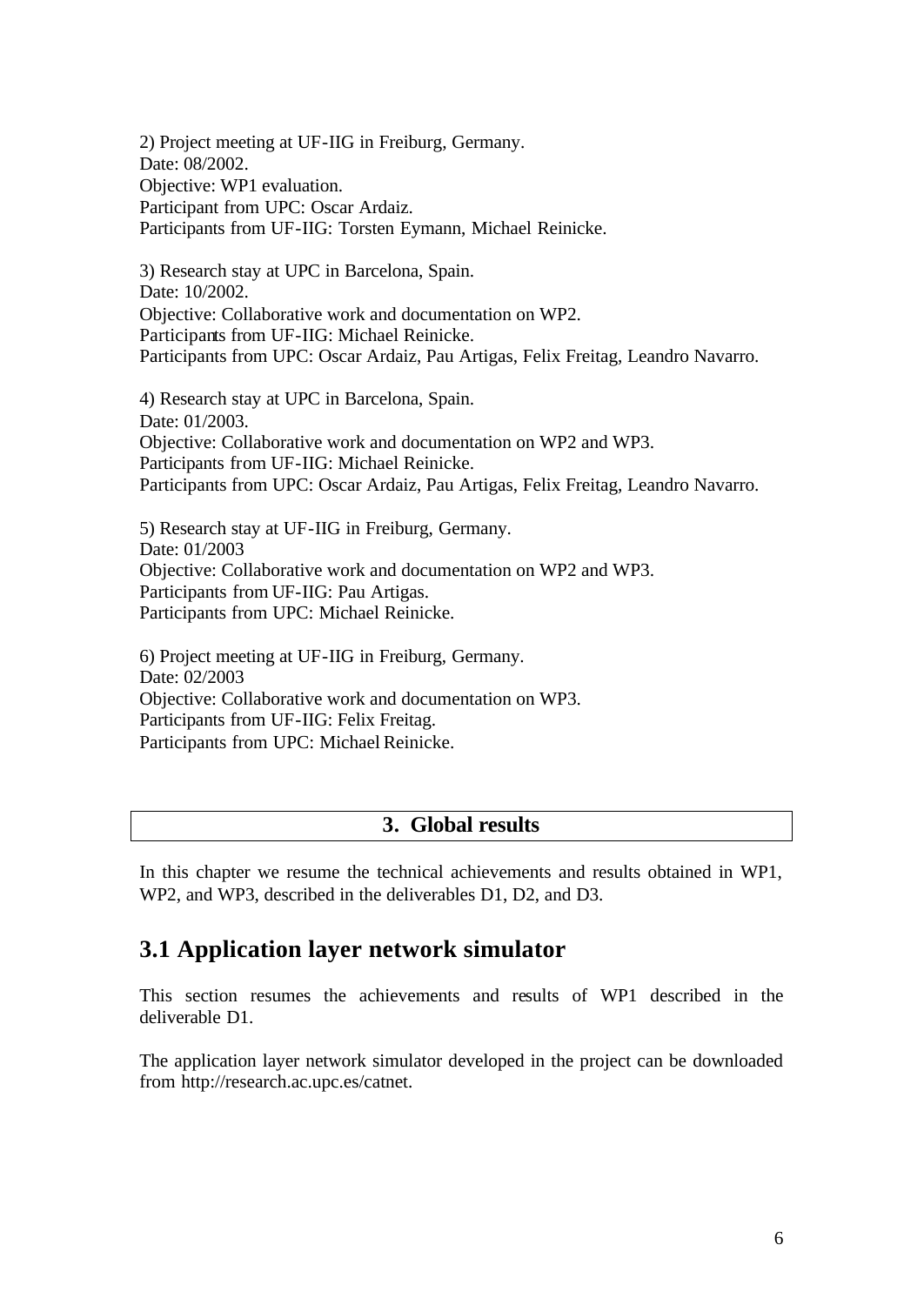#### **3.1.1 Simulator overview**

The CATNET application layer network (ALN) simulator is implemented on top of the JAVASIM network simulator. It can be configured to simulate the characteristics of a specific ALN, such as a content distribution network or peer-to-peer network. Different agent types can be instantiated, namely clients, resource agents, and service agents. Network resources to be allocated encompass service access, bandwidth and storage. The simulation is built on a TCP/IP network model supported by JAVASIM. JAVASIM describes the generic structure of a node (either an end host or a router) and the generic network components, which can both be used as base classes to implement protocols across various layers.

### **3.1.2 General simulation setup**

The CATNET application simulates two main control mechanisms for network coordination: a Baseline control mechanism and a Catallactic control mechanism. The Baseline control mechanism computes the resource allocation decision in a centralized service/resource provider. The Catallactic control mechanism has the characteristic that its resource allocation decisions are carried out by self-interested agents with only local information about the environment. Each agent has its own negotiation strategy module. The following class types are defined:

- Client: A computer program on a certain host, which needs access to a web service to fulfill its design objectives. The Client (C) tries to access that "service" at an arbitrary location within the computer network, use it for a defined time period, and then continues with its own program sequence. Client programs run on a connected network "resource".
- Service: An instantiation of a general application function, embodied in a computer program.
- Service Copy: One instance of the "service". The Service Copy (SC) is hosted on a "resource" computer, which provides both storage space and bandwidth for the access of the service.
- Resource (R): A host computer, which provides a limited number of storage space and access bandwidth for service transmission. Resources are connected via network connections defined in a topology script.
- Network Connections: These connections are intended to be of equal length and thus of equal transmission time and costs.

### **3.1.3 Message Flows in the Baseline Model**

In order to simulate different control mechanisms, we consider the Baseline system as a special case of the generic Catallactic control mechanism. Through configuration in input scripts of the simulator, different behavior of the simulator can be set up. As a consequence, the comparison of simulation results should become easier to control and the development efforts focus on a single, generic system.

The centralized Baseline mechanism employs a dedicated service coordinator (the master service copy, MSC), which is known to the individual Service Copies. The client broadcasts a "request\_service" message on its network connections. Either the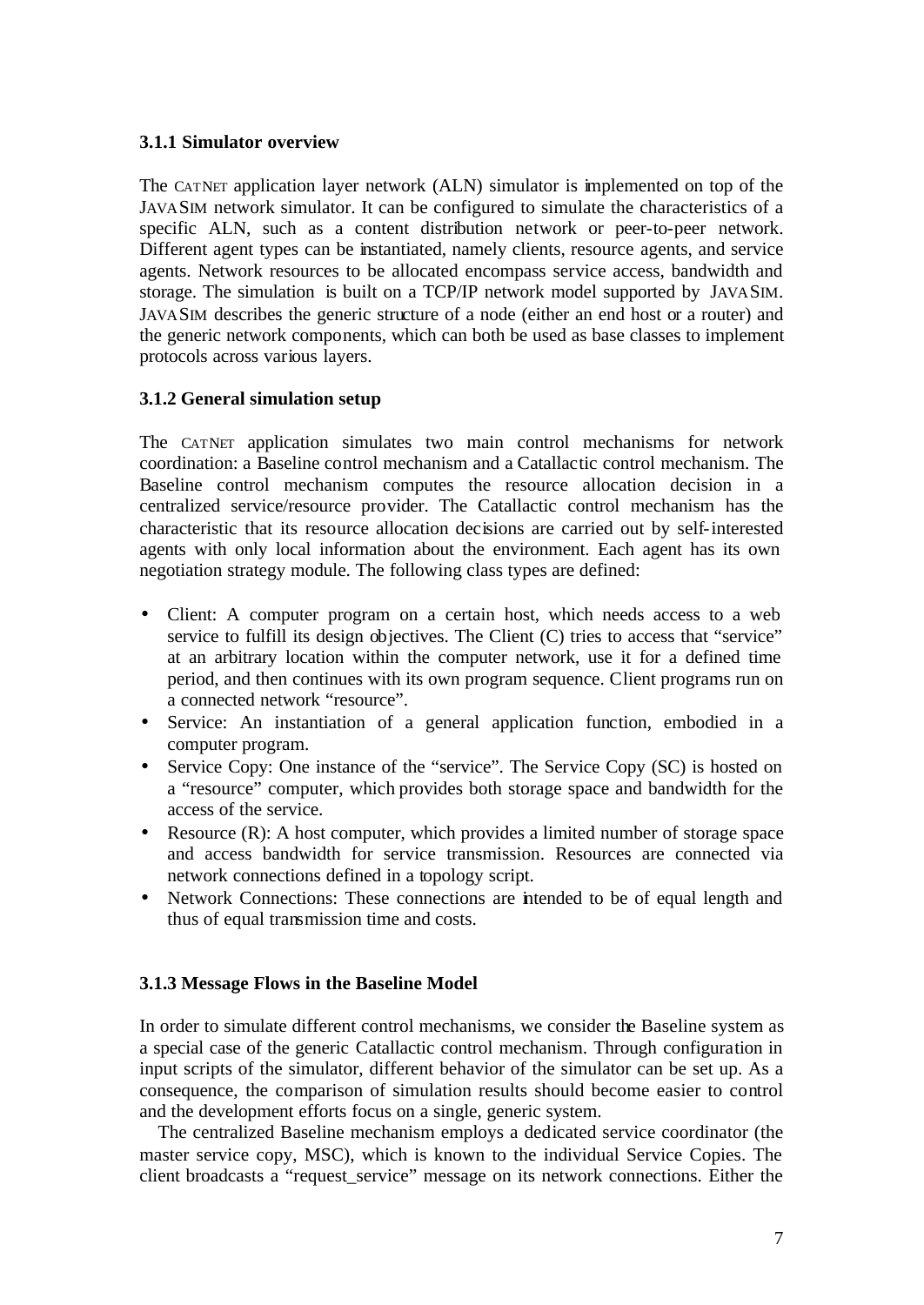receiving resource (R) provides a Service Copy (SC) of the requested type or not. If a SC is available, the resource routes the request to that Service Copy, adding its costs for storage and bandwidth consumption. The SC directs the request to the Master Service Copy (MSC), provided with information about costs and the amount of the message's hop counter, i.e. the number of passed resources, indicating the distance to the requesting client.

Resource hosts (R) forward the received request – independent of the successful detection of the service – to their neighboring resource hosts, increasing the message's hop counter. Using this procedure, all adjacent resources will be inquired. If the hop counter exceeds a given number, the message is discarded.

The MSC receives all the information from the R/SC pairs, is able to compute the costs of providing a service and sends back an accept/propose message revealing the "cheapest" SC to the client. In addition, it informs the selected R/SC pair. The resource allocates a timeslot and the SC provides the service. After that, the client sends the formerly agreed reward to the SC, which redirects the payment share for bandwidth and storage to its R host.



**Figure 1.** Money and Message Flows: Baseline Approach.

#### **3.1.4 Message Flows in the Catallactic Model**

The Catallactic control mechanism has the characteristic that its resource allocation decisions are carried out by decentralized SCs with only local information about the environment.

Again, the clients send out a "service request" message on its network connections. The receiving resource forwards the message to the neighboring resource hosts. If the resource holds a SC of the requested type, the resource routes the request to it. In order to return a valid quote to the client, the SC has to inquire the resource about the provisioning costs by initiating a negotiation for bandwidth costs. A successful negotiation on this behalf allows the SC then to negotiate for the price for the provision of the service with the client.

The client stores all incoming proposals in its inbox and subsequently negotiates for service access. It is guided in its strategy by the subjective market price, which is computed from all price quotes the agent receives from the SCs, regardless of the particular sender. If the initial offer price does not match within an interval around the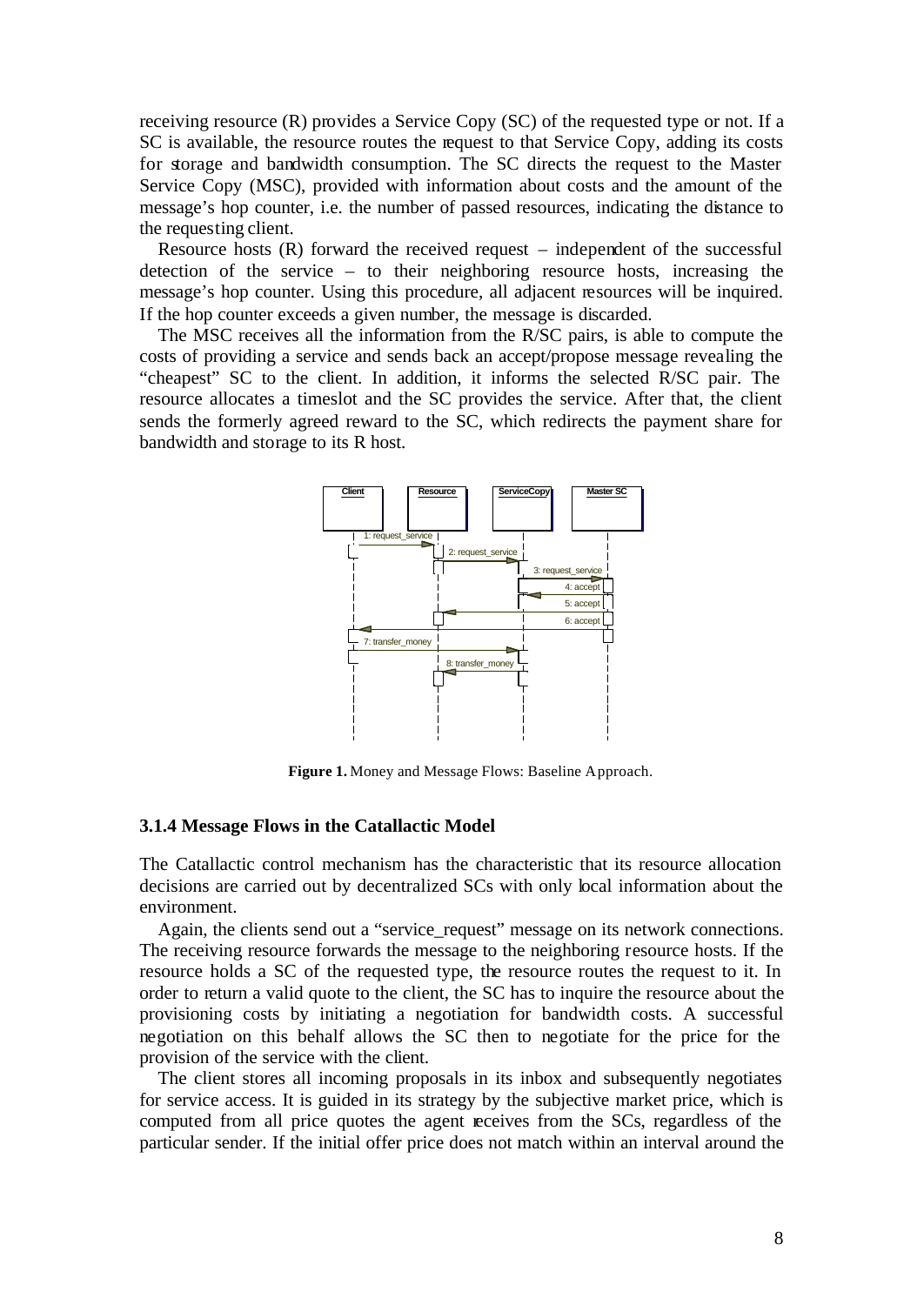market price, the negotiation will be discontinued. Otherwise, the agents will engage in a bilateral alternating offers protocol till acceptance or final rejection of the offer.

An accept message from the client lets the SC confirm both negotiations (with the resource for bandwidth and with the client for service provision). The resource reserves bandwidth and the contracts are sealed. The service provision is mirrored by the according money flow. On the other hand, a reject message from the client immediately stops further negotiation and initiates a reject message from the SC to the resource.



**Figure 2.** Money and Message Flows: Catallactic Approach.

To maximize utility, the agents will change their initial offer prices, starting with demand and supply prices given in an input data script, according to the following scheme: Rs and SCs as sellers will lower their offer price by one money unit if the negotiation was not successfully finished. They will raise their initial price by one money unit after an offer has been accepted. The clients and SCs as buyers will change their initial prices vice versa.

## **3.2 Simulation of the application layer network**

This section resumes the achievements and results of WP2 described in the deliverable D2.

The application layer network is build on top of a physical network topology. The physical network topology is specified in the input script of the simulator. The topology could be random or having a determined structure specified by the user. In Figure 3 we show one of the physical topology, which we used in the experiments, and which was captured with NAM (Network Animator).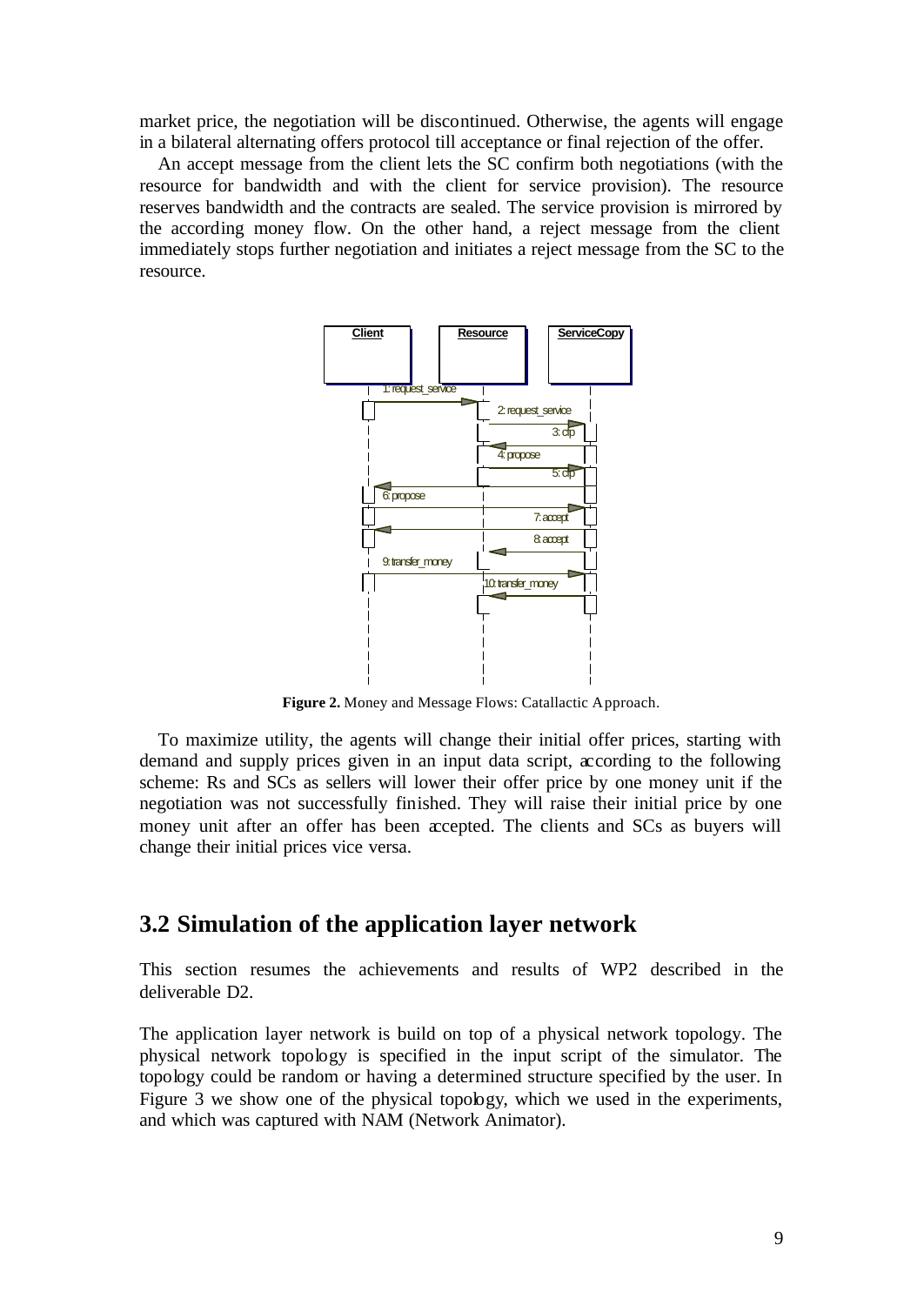

**Figure 3.** Example of a network topology, approx. 100 nodes.

On top of the physical nodes, a number of different software agents are created, which form the application layer network. The software agents are Clients, Service Copies, and Resources. Each node can host Clients, Resources, and/or Service Copies. A node can host several agents or none at all. In the latter case, the node just acts as a router.

The application layer network formed by these agents is varied in the experiments. In order to simulate the node density of the application layer network, we vary the number of Resource agents and Service Copies available to Clients. In order to simulate the dynamics of the application layer network, we connect and disconnect the available Service Copies during the simulation.

For each agent, particular data such as the capacity of the Resources can be specified in the initialization of the simulator. The capacity of the resources is high in the low node density scenario, and low in the high node density scenario, due to the correspondence with content distribution networks and Peer-to-Peer networks, respectively. The initial prices of Clients, Service Copies, and Resource agents are specified in the initialization of the simulator, also the initial budget of the Clients.

The type of control mechanism is another parameter specified in the setup of the simulator. The main control mechanisms implemented in the simulator are the Catallactic and the Baseline approach. The modular design of the simulator, however, also allows testing variations of them to investigate the effect of different parameters in each control approach.

Real world distributed applications like multimedia content distribution networks (for instance AKAMAI), Grid implementations, and Peer-to-Peer systems (for instance Gnutella) can be characterized in a simplified form by a number of a few common features, which inspired the design of the application layer network implemented in the simulator. Though different in many particular mechanisms, these real world applications can be mapped into the two-dimensional design space given by

1) the node dynamics and

2) the node density of the application layer network, see Figure 4.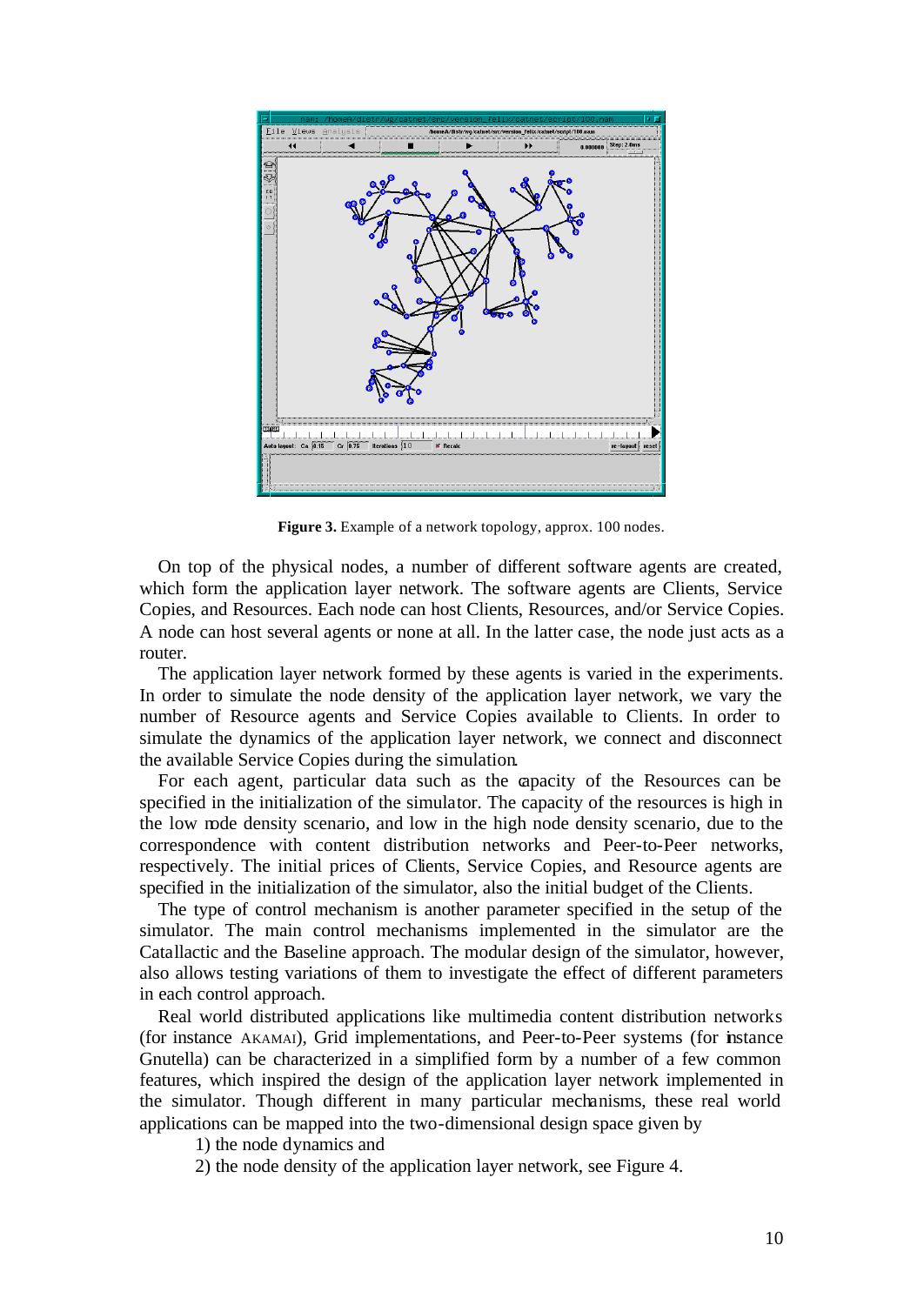

**Figure 4.** Illustration of the main experiments in a two-dimensional design space.

Node dynamics measures the degree of availability of service-providing nodes in the network. Low dynamics mean an unchanging and constant availability; high dynamics are attributed to a network where nodes start up and shut down with great frequency.

Node density measures the relation of resource nodes to the total number of network nodes. The highest density occurs when every network node provides the described service to others; the lowest density is reached if only one resource node in the whole network exists.

By varying node dynamics from null to medium to high, and node density from low to medium to high, each of the two control mechanism is simulated with 9 scenarios, as illustrated in Figure 4, which leads to 18 basic experiments.

The obtained traces during the simulation are used to compare the performance of the Catallactic and the Baseline system in the different scenarios.

## **3.3 Experimental results**

This section resumes the achievements and results of WP3 described in the deliverable D3.

The base experiment provides results for 3x3=9 combinations for both Catallactic and Baseline of dynamics and density. This section describes the experimental results with the setting of the corners of the design space. The values presented in the following figures depict the difference between Catallactic and Baseline and have been normalized with respect to Baseline. This representation allows a fast visual representation of the change in behavior with respect to Baseline. For instance, the value for SWF in % is computed:

$$
SWF\% = \frac{(SWF_c - SWF_B)}{SWF_B} * 100\tag{1}
$$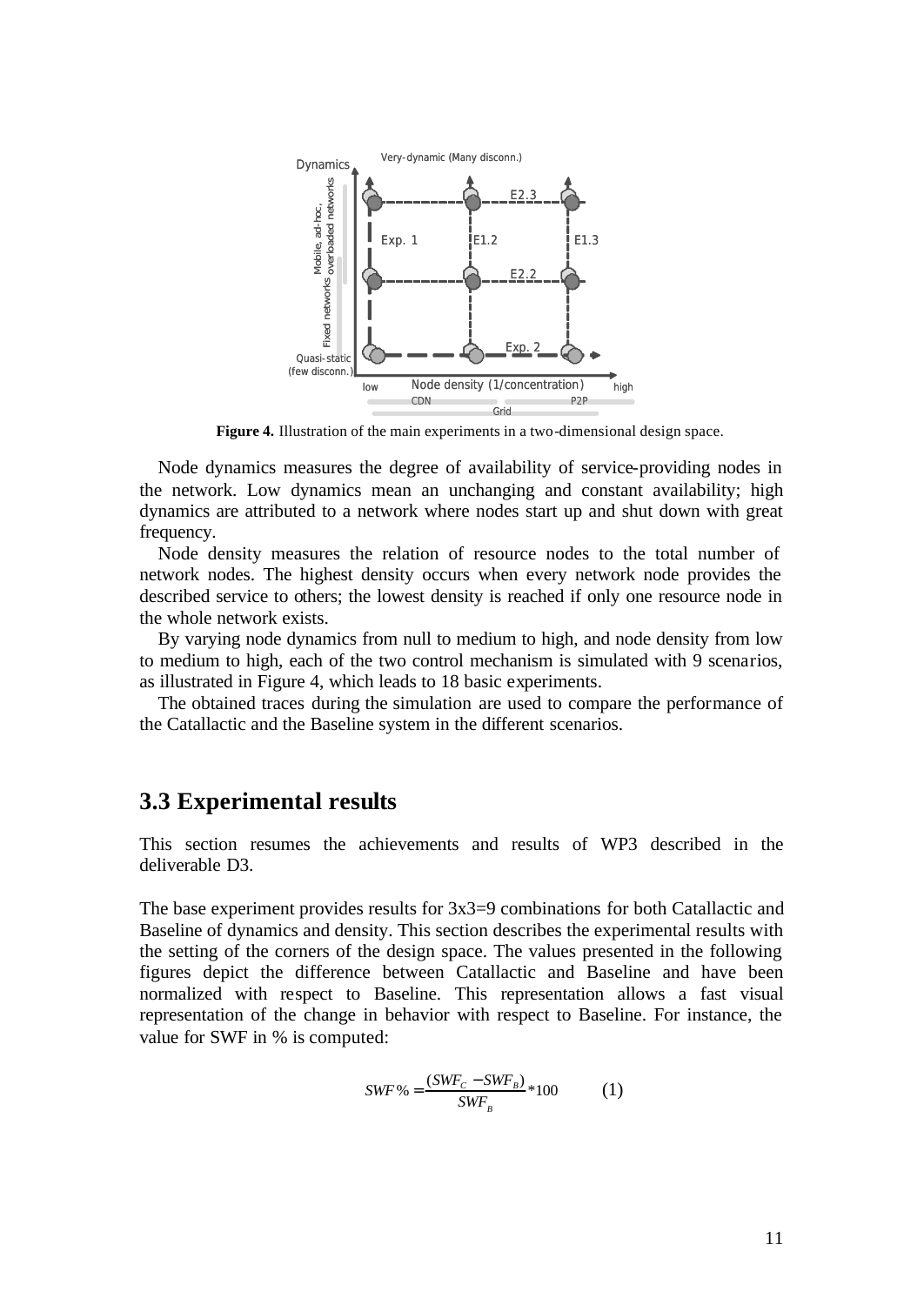#### **3.3.1 Quasi-static scenario**

This type of scenario resembles content distribution or Grid Computing applications which have low node dynamics, so that resource nodes are highly available and permanently connected to the network, and low node density so that resource nodes are few in terms of the total nodes which form the application layer network.



**Figure 5.** Results of the Quasi-static scenario.

The results of the SWF show that the Baseline model outperforms Catallactic by 10%. In terms of RAE and CC, Baseline is better by a small ma rgin. Baseline also achieves a faster response time (REST).

### **3.3.2 Highly-dynamic scenario**

Peer-to-Peer (P2P) networks can be described as networks with high node dynamics and high node density. In this case, high node dynamics is given by the high level of connection and disconnection found in P2P networks. High node density is illustrated by the fact that each peer carries out the function of a C, SC and R.



**Figure 6.** Results of a highly-dynamic scenario.

The SWF value and the resource allocation efficiency (RAE) are slightly better in the Catallactic case. Response time (REST) and communication cost (CC) are higher in the Catallactic system.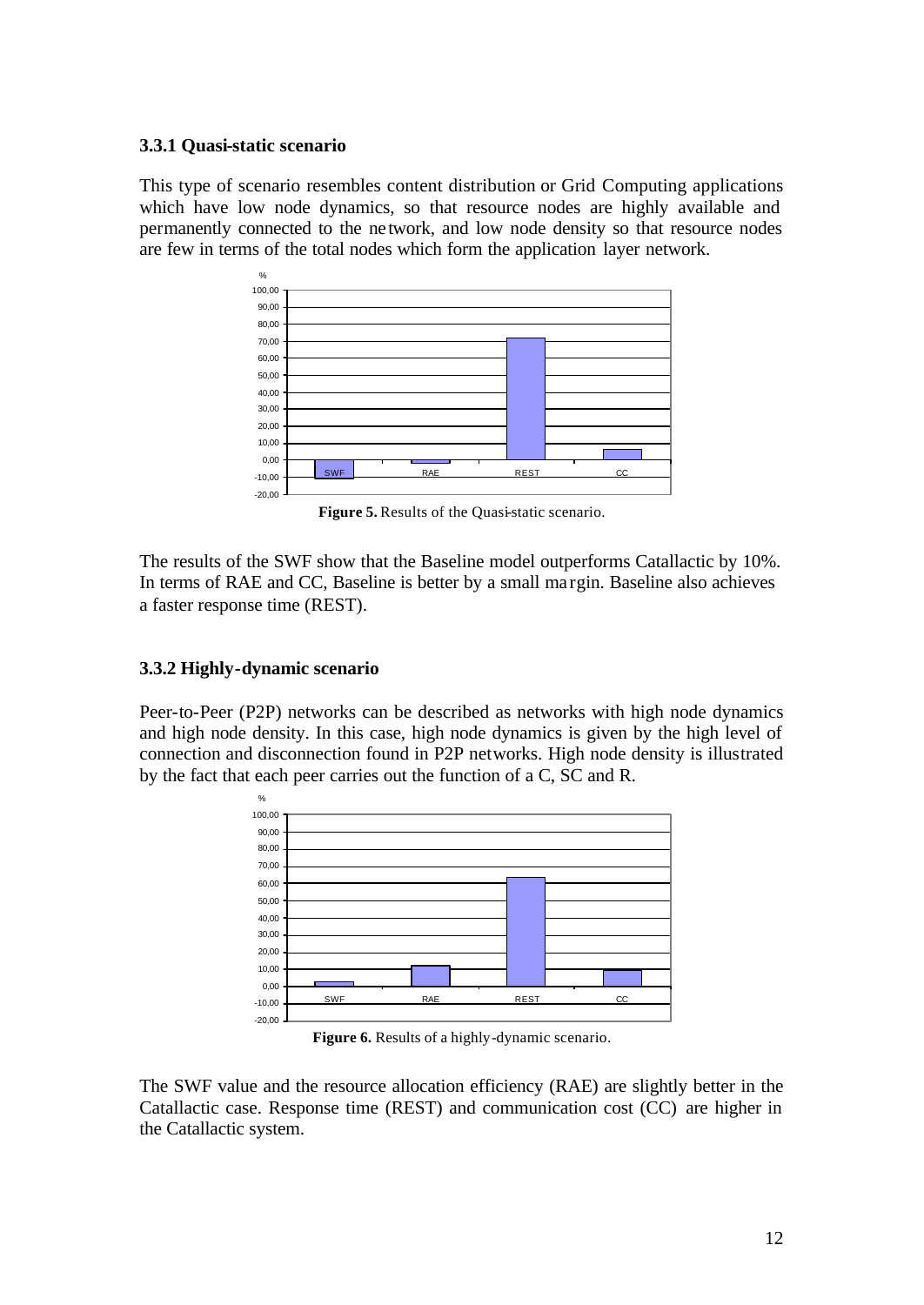#### **3.3.3 Scenario low node density**

Low density (which also means high resource concentration) may correspond to web service scenarios with one or a few web or computing servers. At the same time, the dynamics of the network is quite high, which reflects to unreliable long distance connections between the nodes.



**Figure 7.** Results of low-node density experiment

The social welfare utility (SWF) does not differ but the Catallactic model has a higher RAE. The response time (REST) is significantly longer for the Catallactic model probably as an effect of the dynamic demand.

### **3.3.4 Scenario high node density**

A high density scenario may correspond to a P2P network, an extreme case of Grid, clustered processors in a local network or parallel supercomputing. Overall, the dynamics of the scenario is low, so the links between the nodes are stable. Once paths and routes have been found, they need not change.



**Figure 8.** Results of the high density scenario.

Both models achieve similar results in SWF and RAE. The response time (REST) and the CC are higher in the Catallactic model, as expected.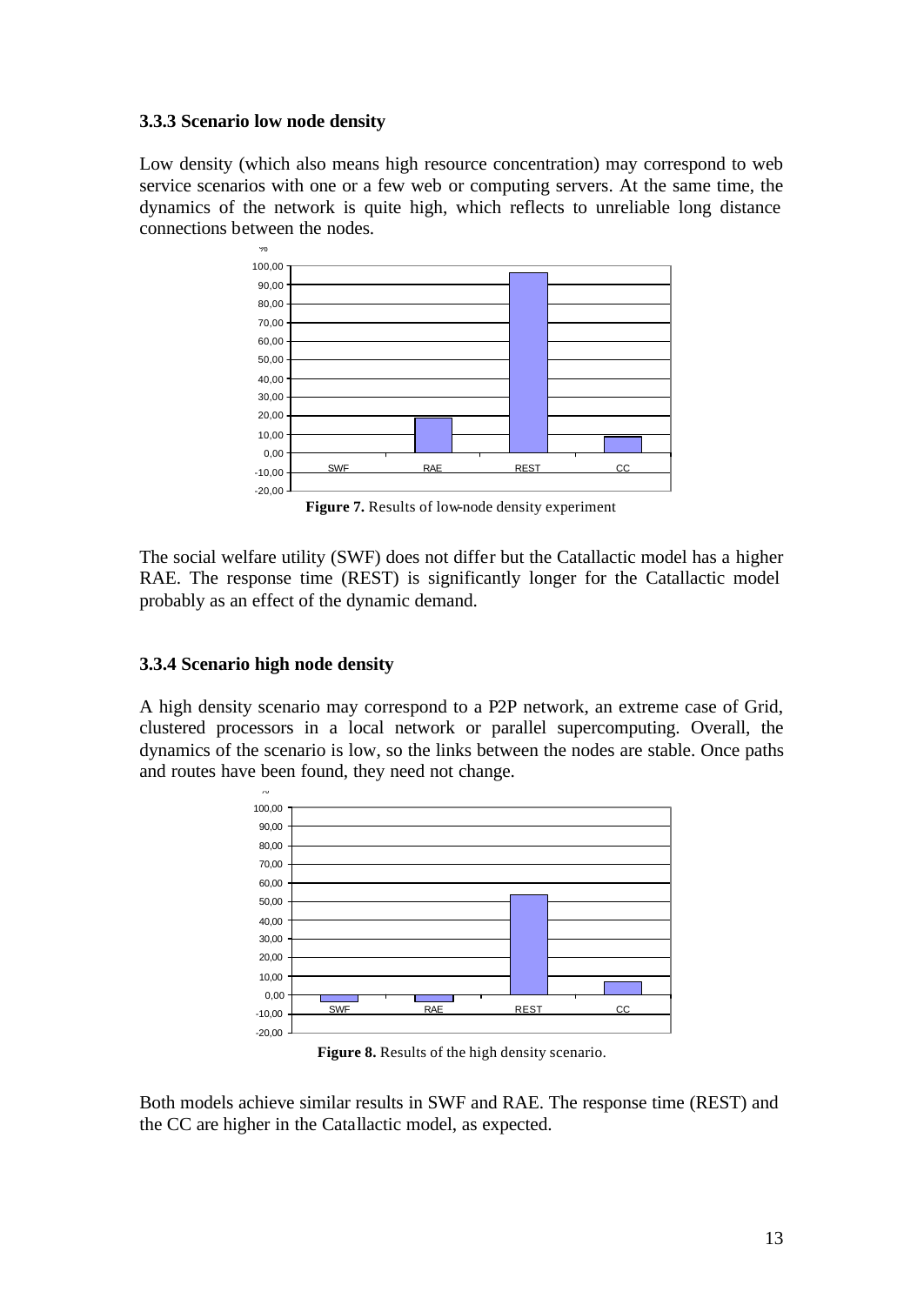#### **3.3.5 Experimental results by criterion**

In this section we resume the results from deliverable D3 referring to the 9 scenarios. Different to D3, where the performance of both systems is shown in one single graphic for comparison, we present here the results in separate graphics, which allows a better observation of tendencies.

#### **Social welfare (SWF):**

Figure 9 shows the value of the SWF parameter in the different scenarios. The behavior of the Catallactic system changes rather smoothly from one scenario to the other, showing a straight decrease with increasing density and dynamics, while the gradient in Baseline system is higher and less regular. For Baseline, a decrease of dynamics leads to a decrease of SWF, while for density an unexpected extremum exists in the medium density regime. With the help of sensitivity experimentation, it could be shown that this effect can be influenced by the MSC Allocation Time. Concerning only the current parameter setting and network topology, the Baseline SWF seems to be correlated to the MSC Allocation Times as shown in the respective annex chapter.



**Figure 9.** SWF of the Catallatic and Baseline in the 9 scenarios.

#### **Resource Allocation Efficiency (RAE):**

In Figure 10 the value of the RAE parameter in all considered scenarios is shown. It can be seen that the RAE of the Catallactic system changes smoothly from one scenario to the other. The RAE achieved in the high density scenarios is almost independent of the dynamics, but shows some negative correlation to the factor density. The RAE of Baseline is less regular. Higher dynamics decrease the RAE achieved. Observing density, the same behavior is exhibited like in SWF. Obviously a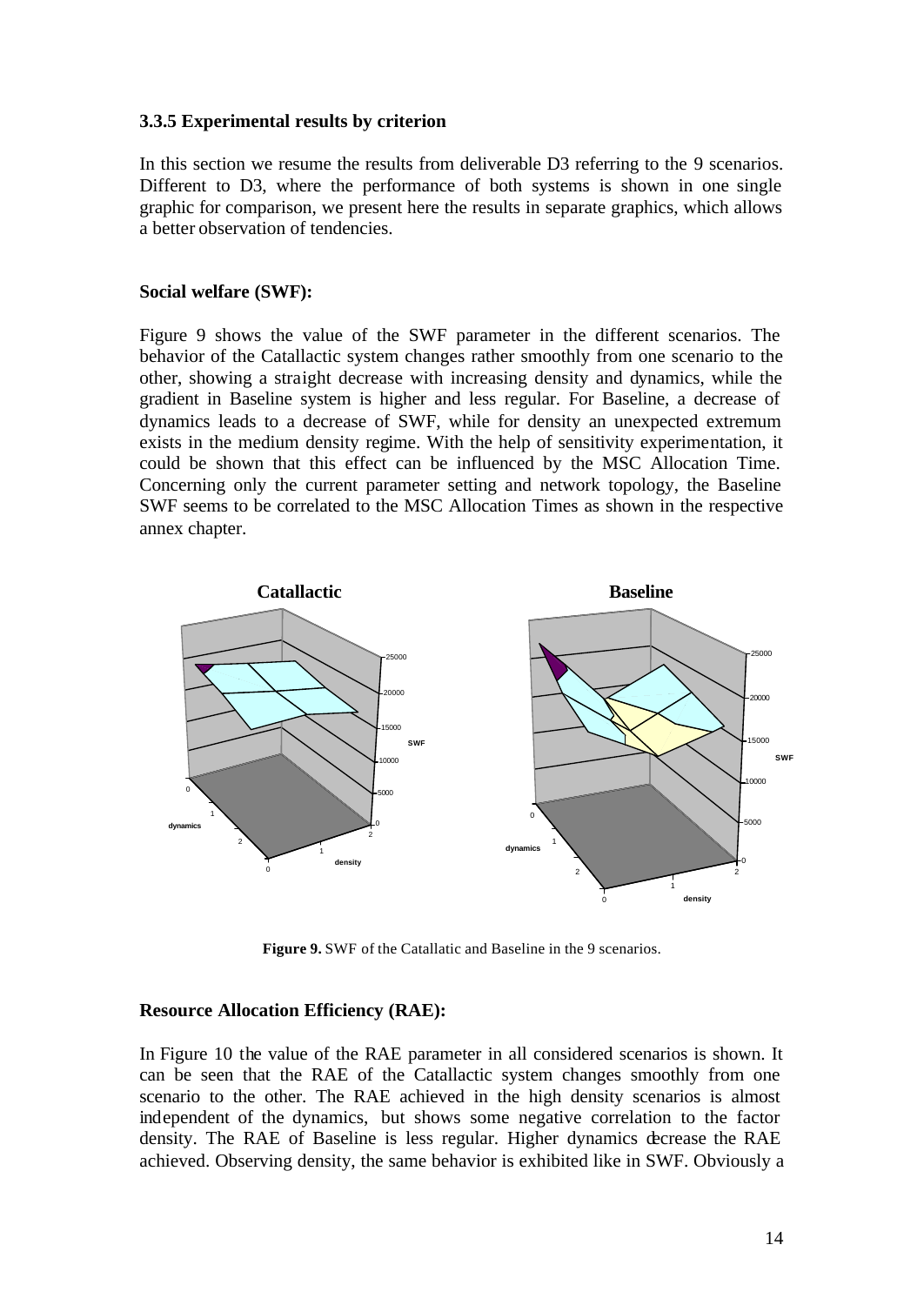minimum of RAE can be noticed in the medium density scenarios which is suspected to be due to the same explanation.



Figure 10. RAE of the Catallactic and Baseline in the 9 scenarios.

#### **Response Time (REST):**

Figure 11 displays the value of the response time (REST) in the different scenarios. The response time of the Catallactic system is influenced both by the dynamics and density of the simulated scenario. In this model, a minimum is shaped at medium density and a maximum at medium dynamics.

In Baseline, the response time grows with the increase of node density and shows independence to dynamics.



**Figure 11. REST** of the Catallactic and Baseline in the 9 scenarios.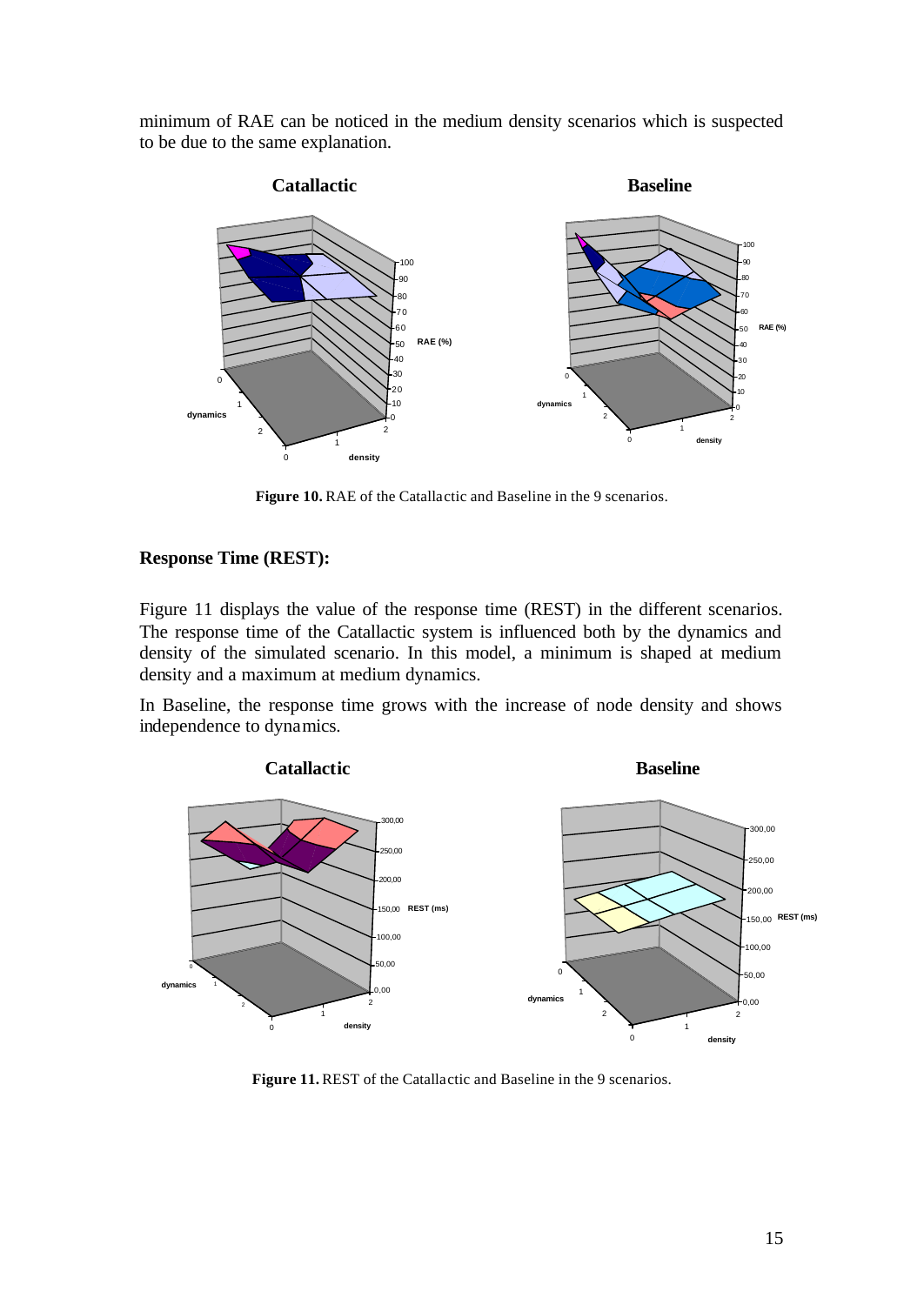#### **Communication Cost (CC):**

In Figure 12 the value of the CC parameter in the different scenarios is presented in comparison to dynamics and density. It can be pointed out that the CC both of the Catallactic and the Baseline system increases with higher node density but does not change by altering dynamics. Catallactic shows a steady increase, whereas in Baseline model, an increase firstly comes up when changing from medium density to high density.



**Figure 12.** CC of the Catallactic and Baseline in the 9 scenarios.

## **3.3.6 Conclusions 1**

Comparing the results of the four scenarios, we can observe the following common behavior in the experiments:

- The response time (REST) is significantly longer in the Catallactic model.
- The communication cost (CC) is always slightly higher in the Catallactic model, which means that more messages are exchanged and naturally a higher bandwidth consumption.
- SWF (social welfare) and RAE (resource allocation efficiency) are better in the Catallactic model for the high dynamic and high node environment, while SWF and RAE are better in the Baseline model for the low dynamic and low node environment.
- The behavior of SWF and RAE of the Catallactic model changes smoothly over all scenarios, appearing to be less influenc ed by each setting of the node dynamics and node density. In the Baseline model, the node density influences SWF and RAE differently. In the displayed scenarios it can be observed that the increase of dynamics leads to a reduction of the SWF and RAE whereas an increase in density leads to a minimum in medium density.

l  $<sup>1</sup>$  A detailed comparison and evaluation is given in deliverable D3.</sup>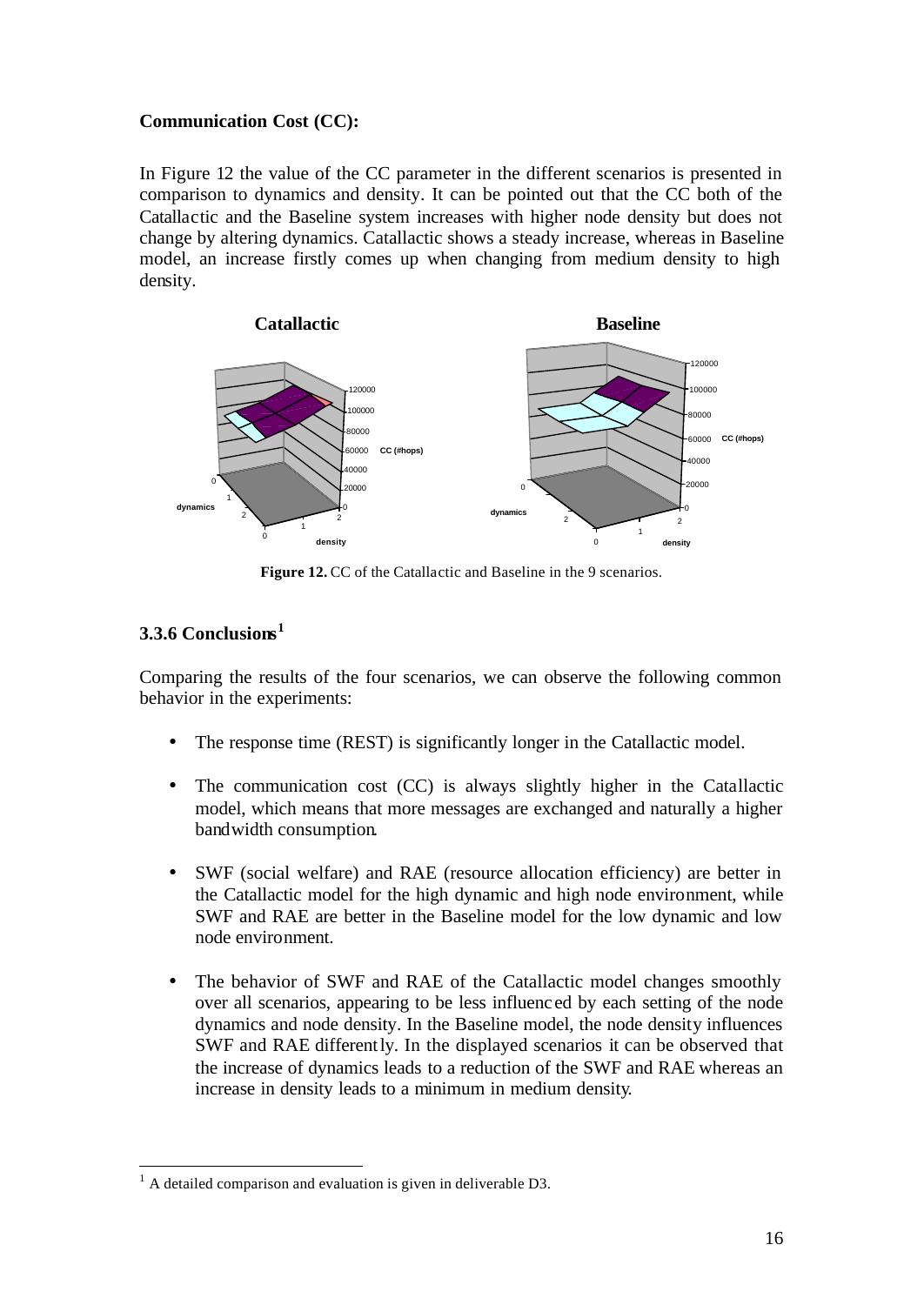# **3.4 Potential impact of the results**

The performance results we obtained in the simulations are favorable for the Catallactic model in scenarios with high node density and high dynamics. We saw in the scenario with high node density that the performance appears to be rather robust to the node dynamics.

Robustness to dynamics could be an interesting feature for applications, which operate in highly dynamic environments and which require reliable service provision. The Catallactic coordination could be an alternative mechanism for such application cases when further explored. It could influence in the design, implementation and control of application layer networks formed in the framework of Grids and Peer-to-Peer systems, but also in service provision frameworks with a mobile context.

# **3.5 Exploitation of the results**

The research work of this project is of a generic nature, but it could ultimately underpin a wide range of application areas. Building an application layer network composed of autonomous decentralized entities for environments in which the network structure and nodes change over time, may lead to a variety of business opportunities in the longer run, if further developed and researched.

Our experiments provided results on the performance of Catallactic coordinated systems. The confirmation of this predicted performance in real Grid and Peer-to-Peer environments is an open research issue, which shall be pursued in future work.

## **4. Public dissemination**

### **Project website:**

The consortium set up a project web site at http://research.ac.upc.es/catnet/. The simulator and the publications can be downloaded from the website.

### **Participation in conferences/workshops & public visibility:**

- We participated in the  $2<sup>nd</sup>$  Workshop on Global and Peer-to-Peer Computing on Large Scale Distributed Systems in the 2nd IEEE/ACM International Symposium on Cluster Computing and the Grid, 21–24 May 2002, Berlin, Germany.
- Participation in the 4<sup>th</sup> European Agent Systems Summer School on Autonomous Agents 2002 in Bologna. Monday, 8 July 2002- 12 July 2002.
- We participated in the 1st European Across Grids Conference, 14–16 February 2003, Santiago de Compostela, Spain.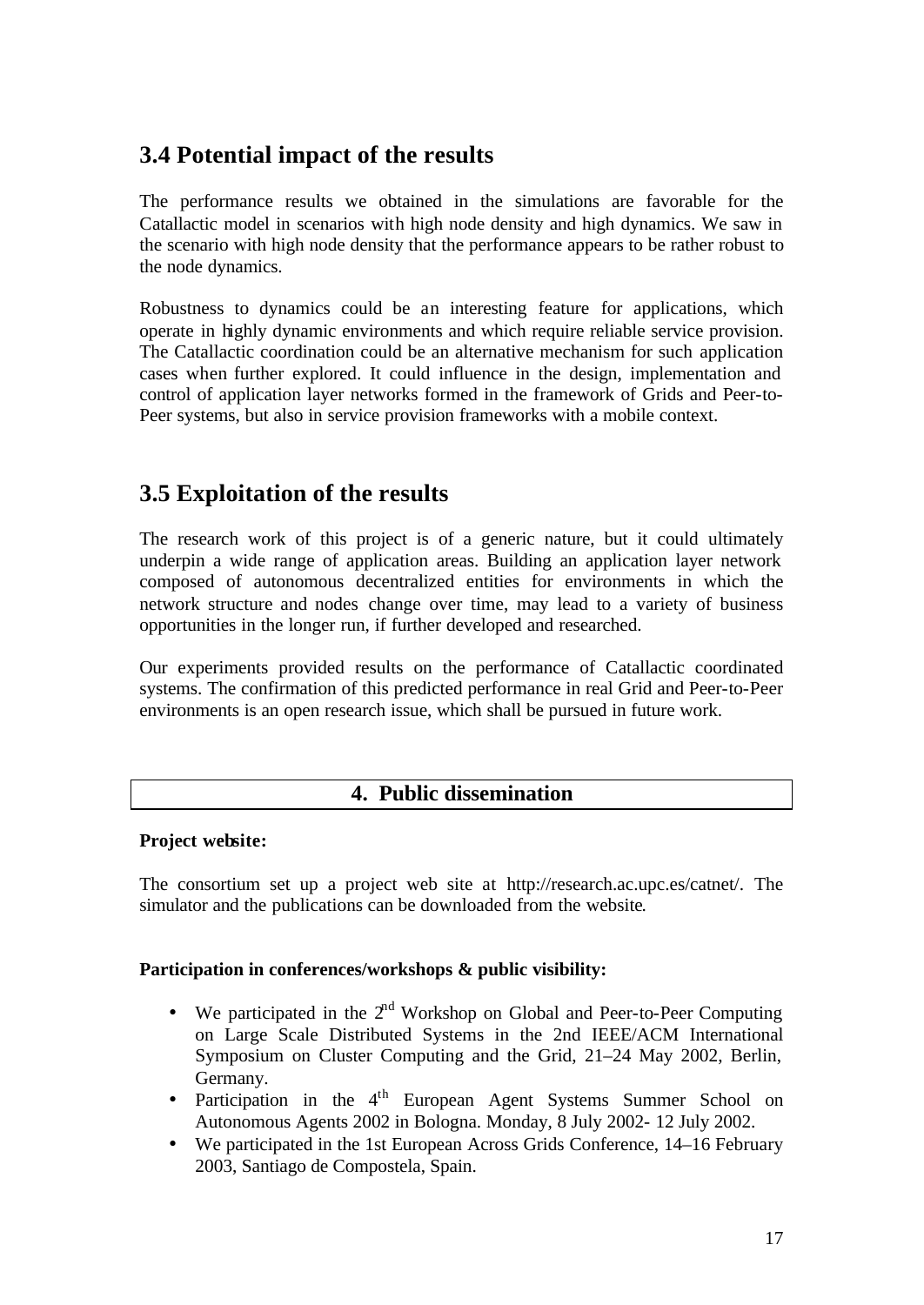- We participated in the  $2<sup>nd</sup>$  International Workshop on e-Learning and Grid Technologies, organized by the Learning GRID of Excellence Working Group (LeGE-WG), 03-04.03.2003 in Paris.
- We will participate in the Agent-based Simulation 4 Workshop in April 2003, Montpellier, France.
- We will participate in the Workshop on Agent based Cluster and Grid Computing within the 3rd IEEE/ACM International Symposium on Cluster Computing and the Grid in May 2003, Tokyo, Japan.

### **Publication of papers:**

1. O. Ardaiz, F. Freitag, L. Navarro, T. Eymann, M. Reinicke. CatNet – Catallactic Mechanisms for Service Control and Resource Allocation in Large Scale Application-Layer Networks. *Workshop on Global and Peer-to-Peer Computing on Large Scale Distributed Systems, 2nd IEEE/ACM International Symposium on Cluster Computing and the Grid,* May 2002, Berlin, Germany.

2. T. Eymann, M. Reinicke, O. Ardaiz, P. Artigas, L. Díaz de Cerio, F. Freitag, R. Messeguer, L. Navarro, D. Royo. Decentralized vs. Centralized Economic Coordination of Resource Allocation in Grids. *1st European Across Grids Conference,* February 2003, Santiage de Compostela, Spain.

3. T. Eymann, M. Reinicke, O. Ardaiz, P. Artigas, L. Díaz de Cerio, F. Freitag, R. Messeguer, L. Navarro, D. Royo. Exploring decentralized resource allocation in application layer networks. *Agent-based Simulation 4,* April 2003, Montpellier, France.

4. T. Eymann, M. Reinicke, O. Ardaiz, P. Artigas, F.Freitag, L. Navarro. Decentralized resource allocation in application layer networks. *Workshop on Agent based Cluster and Grid Computing. 3rd IEEE/ACM International Symposium on Cluster Computing and the Grid,* May 2003, Tokyo, Japan.

### **Other related activities:**

- We were invited and participated in an EoI for FP6 Agent based Grid Computing.
- Leandro Navarro was invited to participate in the Program Committee of the 3rd International Workshop on Agent based Grid Computing within the CCGrid Conference (a joint IEEE/ACM conference) in Tokyo, Japan in May 2003.